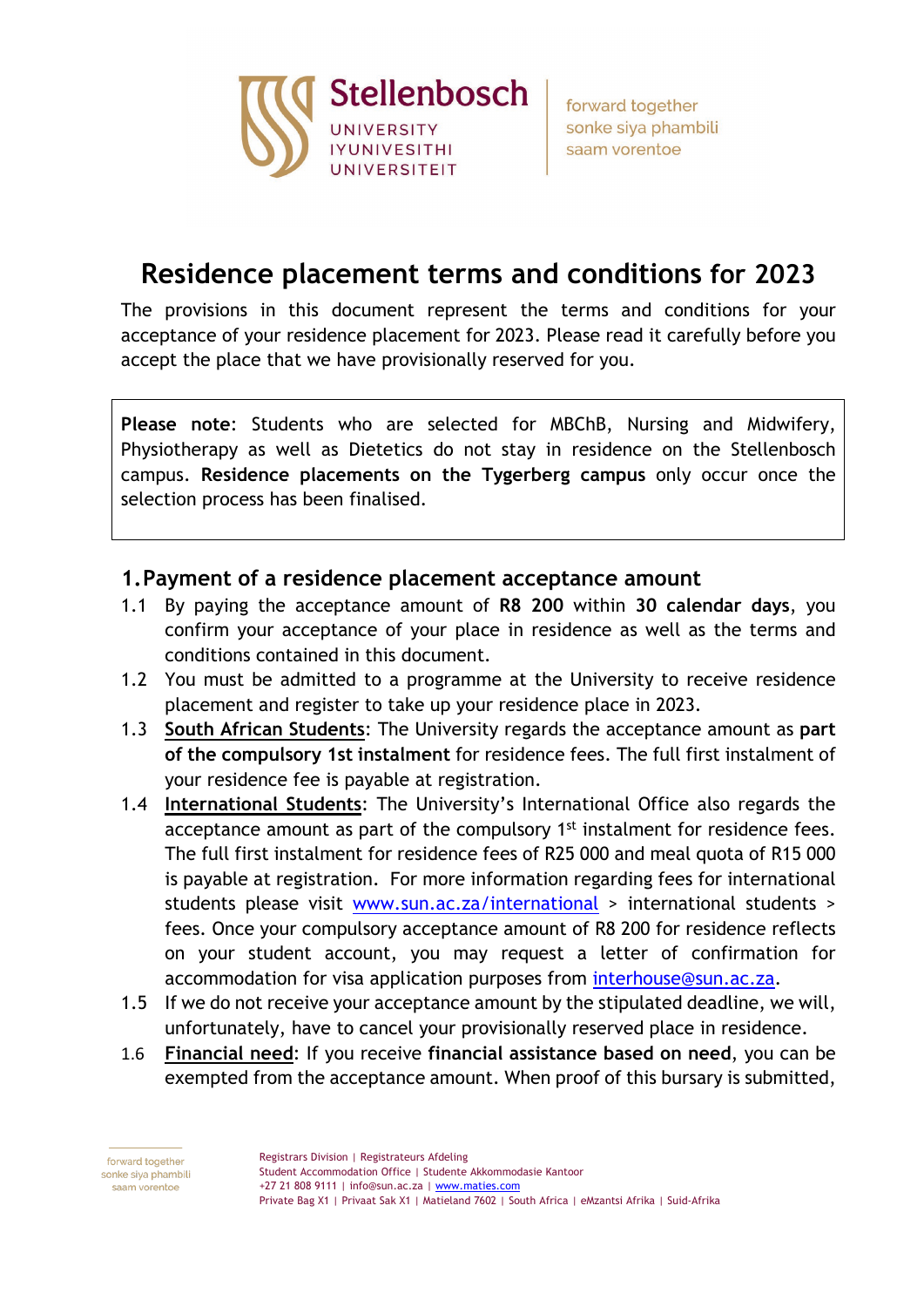you may be considered for placement (based on places available). You may also submit a motivation to [info@sun.ac.za](mailto:info@sun.ac.za) with proof of financial need.

1.7 The banking details for payment of the acceptance amount are as follows:

| <b>Cash Deposits:</b><br><b>Bank: Standard Bank</b><br>Account name: US Studentfees<br>Account number: 06 316 3225<br>Account type: Cheque<br>Branch: Stellenbosch<br>Branch code: 050610 or 051001<br>Swift code: SBZAZAJJ | <b>Online Credit Card payment:</b><br>Go to www.sun.ac.za<br>Click on Students<br>Click on Fees<br>Click on Payment options |  |
|-----------------------------------------------------------------------------------------------------------------------------------------------------------------------------------------------------------------------------|-----------------------------------------------------------------------------------------------------------------------------|--|
|                                                                                                                                                                                                                             |                                                                                                                             |  |
| - Please use your SU student number (first eight digits only) as reference and e-mail proof                                                                                                                                 |                                                                                                                             |  |

of payment to [studentaccounts@sun.ac.za](mailto:studentaccounts@sun.ac.za)

- For more payment options please see Addendum A.

## **2.Placement and transfer of students**

- 2.1 Even though the University provisionally reserves you a place in a residence and asks for an acceptance amount earlier in the year, prospective students are only placed in specific residences on the Stellenbosch campus in **September**. Please note that placement in residences on the Tygerberg campus will only be concluded later in the year when the selection has been finalised.
- 2.2 The specific residence in which you are placed will appear under your "Application Status" on [www.maties.com](http://www.maties.com/) and will be confirmed in a placement letter sent to you via e-mail.
- 2.3 If, at any stage, you are no longer interested in residence placement, please cancel your application by sending an e-mail to [info@sun.ac.za.](mailto:info@sun.ac.za) Read more on cancellation in par 3.
- 2.4 Please take note of the following important information regarding your placement in a university residence:
	- 2.4.1 Place in residence is limited and subject to a selection process. We can therefore not guarantee a place in the residence of your choice. The policy is available on the website for prospective students at [www.maties.com](http://www.maties.com/) ('Accommodation').
	- 2.4.2 We aim to promote diversity and to have an even spread of students from diverse backgrounds across all our residences. Therefore, we follow the guidelines in our residence placement policy and **will unfortunately not be able to consider any transfers to other residences**.
	- 2.4.3 If you have not been placed in one of your preferred residences, this means that the category under which you would have been placed in those residences had already been filled.
	- 2.4.4 There are NO single rooms available for the first years, except in Majuba and Metanoia.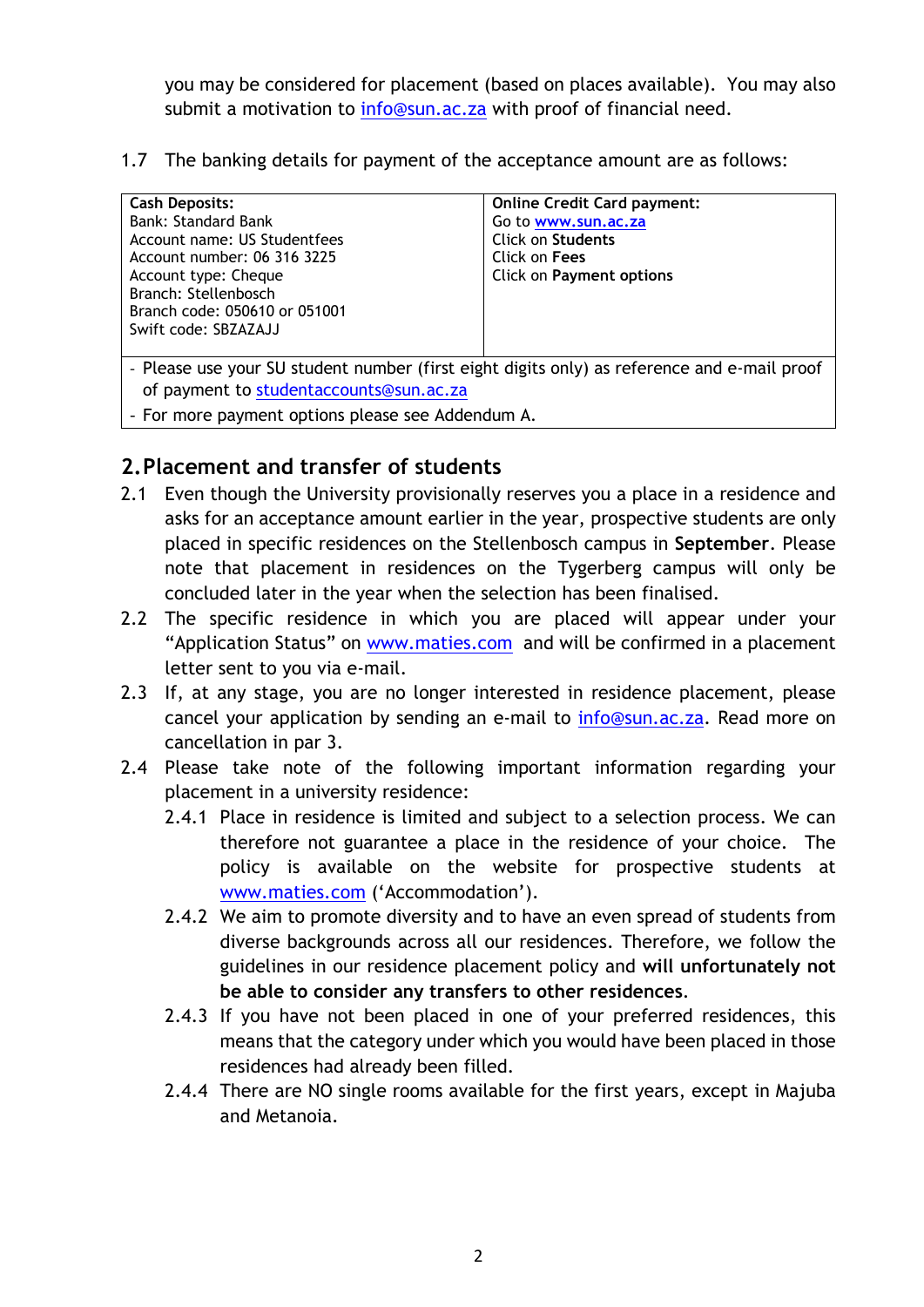- 2.4.5 The University considers only senior students for placement in student houses and university apartments. You will therefore not be able to stay in these houses/apartments in your first year of study.
- 2.4.6 All residence placements are **conditional**. Residence placement does not guarantee admission to the University. If, for example, you do not meet the University's admission requirements at the end of Grade 12, you will lose the residence place that was offered to you.
- 2.4.7 Please note, that continuation of accommodation does not take place automatically. Students need to re-apply annually online at my.sun.ac.za. The criteria for re-placement will be conducted in accordance with the residence placement policy.
- 2.4.8 We reserve the right, without a supply of reasons, to:
	- refuse to place a student in university housing;
	- terminate any student's accommodation in university housing by giving one week's notice; and
- 2.4.9 Depending on the University's operational requirements, we may move a student to another residence for part of the year (such as for the second examination opportunities).
- 2.4.10 Stellenbosch campus residence rooms are fully evacuated during the June and December holidays. Where possible, the residence will provide storage space for your belongings for the June Holiday, but unfortunately not for December.
- 2.4.11There is very little parking space available on campus. Senior students have preference when residence and street parking bays are allocated.
- 2.4.12 For more information on placement, please read the official residence placement policy and management guidelines at [www.maties.com.](http://www.maties.com/)

### **3.Cancellation of residence placement**

- 3.1 Cancellation of residence accommodation is only accepted if submitted in writing. If you wish to cancel your residence accommodation you are required to send an email to [info@sun.ac.za,](mailto:info@sun.ac.za) citing your student number and the reason for the cancellation. Without having submitted such a notice, you will unfortunately not qualify for any possible reimbursement of the acceptance amount.
- 3.2 The University will use the date of receipt of your written notice as the official date for calculating any monies owed.
- 3.3 In respect of cancellations of residence placement, the acceptance amount will be dealt with as follows:
	- 3.3.1 If you cancel on or before 31 October of the application year, the University will reimburse you the full acceptance amount.
	- 3.3.2 If you cancel after 31 October of the application year, the University will charge a cancellation fee of R900.
	- 3.3.3 If you cancel later than a week after the release of the NSC results at the beginning of the year, **you will, unfortunately, forfeit the full acceptance amount.**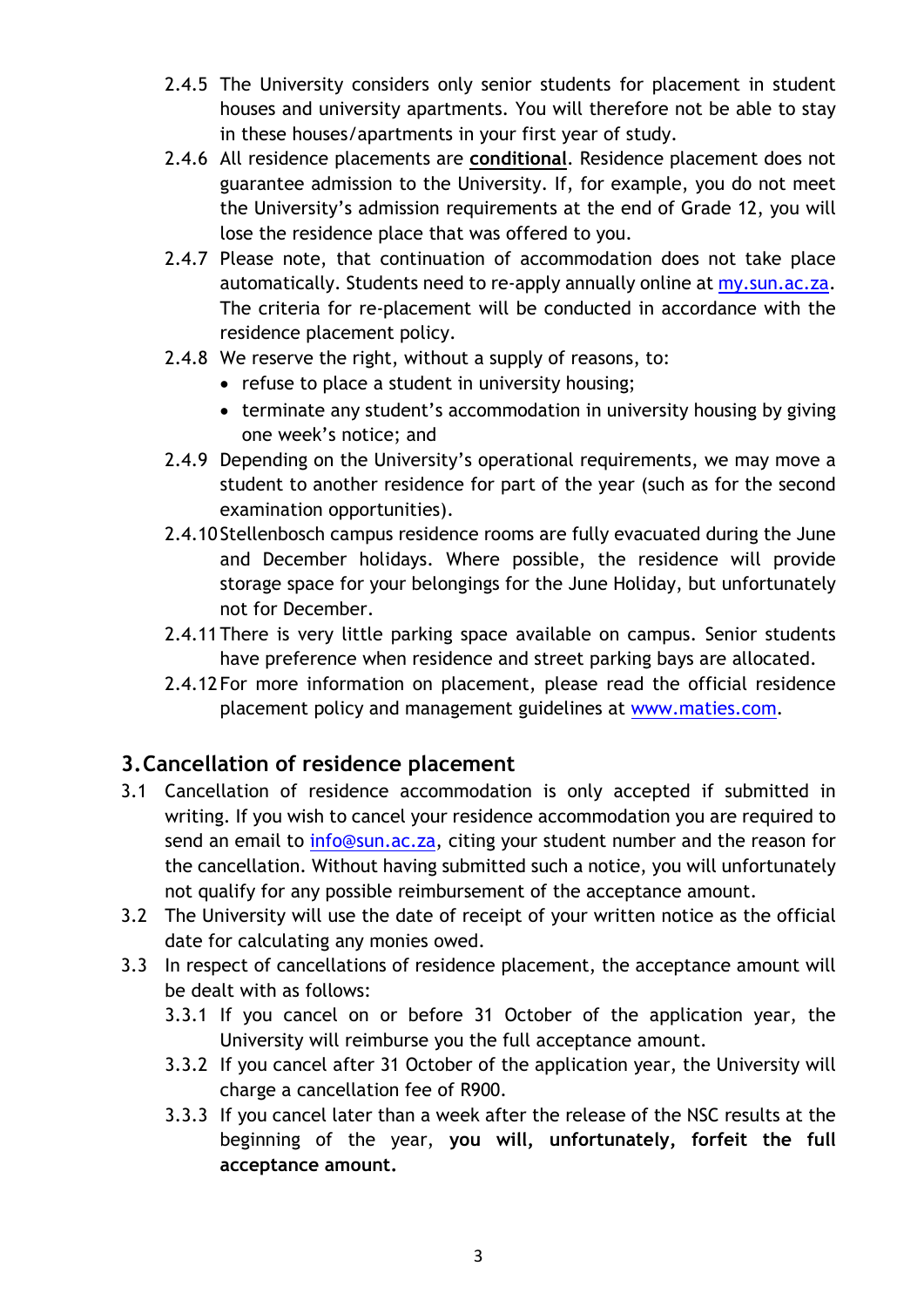- 3.3.4 If you have not arrived by the time that the welcoming programme starts, you will forfeit the full acceptance amount and the University will cancel your residence placement.
- 3.3.5 If you are not admitted to your study programme or, due to circumstances beyond your control, are unable to take up the residence placement for which you have already paid the required acceptance amount, you may apply for reimbursement in writing. Address a fully motivated letter to the Residence Placement Office and send it to [info@sun.ac.za.](mailto:info@sun.ac.za)
- 3.3.6 However, keep in mind that the decision to reimburse any monies ultimately rests with the University.
- 3.3.7 Place in residence is allocated for the full academic year. If you cancel your place during the academic year, you will need to pay a cancellation fee of 30% of the outstanding residence fees for the year.

### **4.Residence and Accommodation Rules**

- 4.1 The residence and accommodation rules are published on the website for prospective students [\(www.maties.com\)](http://www.maties.com/) as well as on the student platform at my.sun.ac.za.
- 4.2 It remains the responsibility of each student to make sure that they understand the applicable residence and accommodation rules and procedures.

*STUDENT ACCOMMODATION OFFICE MARCH 2022*